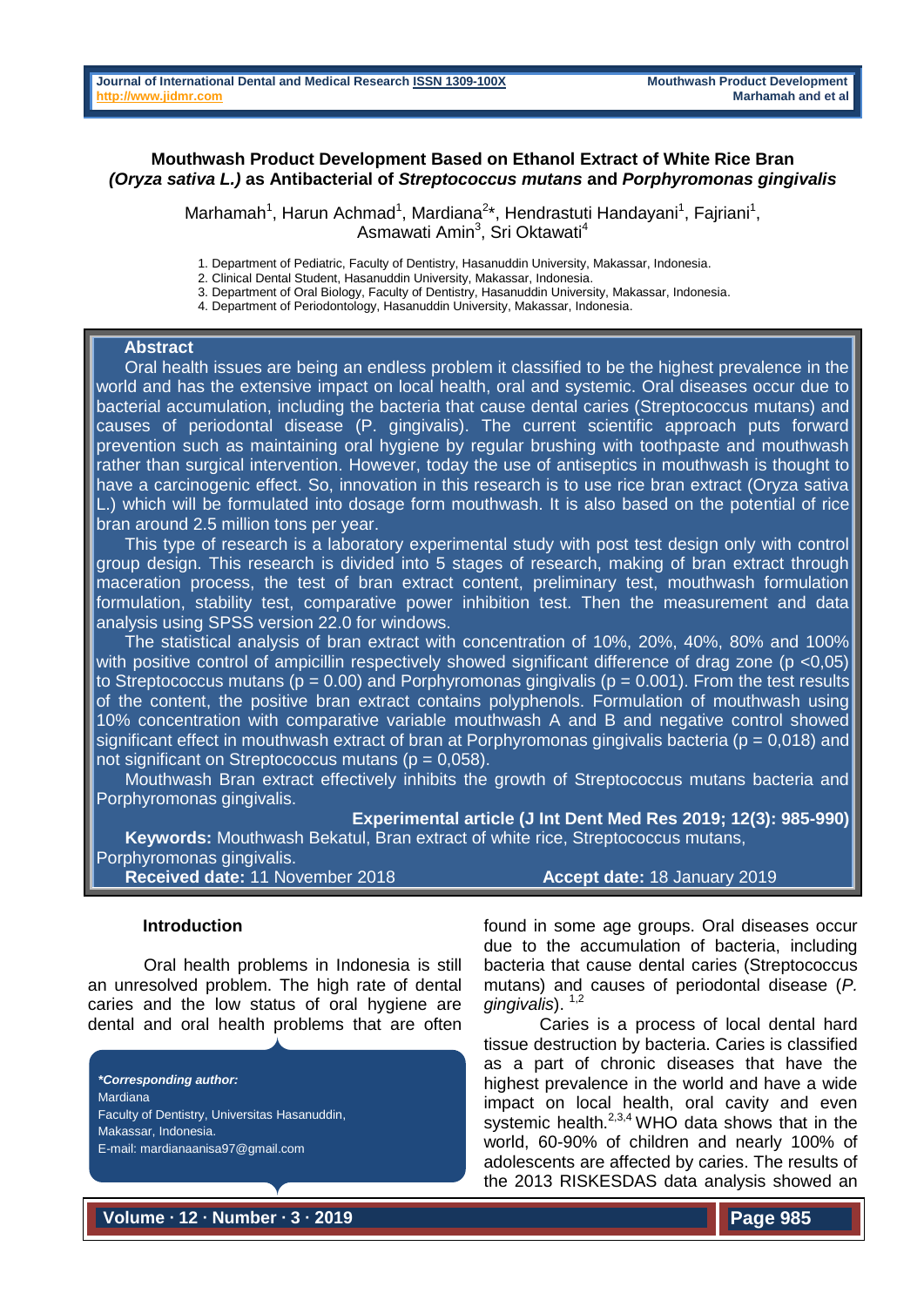increase in caries prevalence in Indonesia. the highest increase in prevalence occurred in South Sulawesi (29.1%) which was twice as high as the national prevalence. 5

The impact caused by oral cavity disease causes interference in biting, chewing, smiling, talking, and psychosocial well-being.<sup>6,7</sup> Besides having an impact on oral and systemic health, caries also has a strong impact on the economy. In the industrial world, the latest information states that treatment of oral diseases, including the fourth most expensive in the world and caries, can weaken the productivity of community work especially children. $^{2,8}$ 

Seeing the impact caused by oral diseases such as caries and periodontal disease is very large, optimal prevention efforts are needed because until now various efforts have been made to reduce the prevalence of caries and periodontal diseases including fluoridation, fissure sealants, toothpaste and mouthwash. One way to maintain effective oral and dental hygiene is by gargling using mouthwash. The use of mouthwash is one of the earliest prevention methods for caries due to reduced plaque attachment. The use of mouthwash is very effective because of its ability to reach places that are difficult to clean with a toothbrush and can damage plaque formation. The use of herbal and nonherbal mouthwash has become a routine that is trusted by the public to overcome caries.<sup>9</sup>

Recent research states that caries prevalence continues to increase. This proves that the efforts that have been made are still less effective that further innovation in caries prevention is needed. The current scientific approach promotes precautions such as maintaining oral hygiene by brushing teeth regularly using toothpaste and mouthwash rather than surgical interventions (e.g. fillings on teeth) as a normal response to dental caries management.<sup>9</sup>

The use of antiseptics in adult mouthwash is thought to have carcinogenic effects on users. This fact is supported by the results of research by McCullough and Farah (2008) which stated that the use of mouthwash with an antiseptic content in the form of alcohol can lead to oral cancer. Therefore, one of the innovations to make mouthwash products safer to use is the use of mouthwash formulations made from herbs.<sup>10</sup> One of the natural ingredients that has various ingredients and is able to be used as an antibacterial and safe ingredient to use which is

already known empirically by the people of Indonesia is rice. Rice is used as a staple food both in Indonesia and in the world. Indonesia is one of the largest rice producing countries in the world. Rice production in Indonesia is around 47 million tons per year, or equivalent to about 32 million tons of rice. Bran is a byproduct of the rice milling process and rice seeding. Of the 32 million tons of rice obtained by the form of bran around 2.5 million tons. Bran is usually only used as a component of animal feed and poultry. Rice bran is considered as a less useful ingredient because rice bran is a waste in the processing of grain into rice. The rest of the rice pounding or grinding is called bekatul (bran).<sup>11,12</sup>

In this study, rice bran extract was used to inhibit S*treptococcus mutans* and *Porphyromonas gingivalis.*S*treptococcus mutans* has a major role in the etiology of caries, because Streptoccus mutans is attached to the enamel pellicle and other bacterial plaques. In this attachment, S. mutans produce strong acids and cause acidic environment<sup>5</sup> to create the risk of cavities while Porphyromonas plays a major role as the etiology of periodontal disease.<sup>13</sup> Looking at these problems one of the breakthroughs carried out in this study was to use white rice bran ethanol extract (Oryza sativa L.) which will be formulated into a mouthwash dosage form that will be tested against bacteria *Streptococcus mutans* and *Porphyromonas gingivalis* as the main cause of periodontal disease and caries.

# **Materials and methods**

The type of research used in this study is laboratory experimental research. Research Design is *post test only with control group design*. This research was conducted in the hytochemical Laboratory of Hasanuddin University Faculty of Pharmacy, Pharmacetic Laboratory of Hasanuddin University Faculty of Pharmacy and Microbiology Laboratory of Faculty of Medicine, Hasanuddin University. This research was carried out into several research stages, namely sample extraction, making the concentration of white rice bran extract, bacterial culture procedure *Streptococcus mutans* and *Porphyromonas gingivalis,* Inhibitory Power Test, Inhibitory Zone Measurement, Making Mouthwash, Mouthwash Stability Test, Inhibitory Test of Mouthwash and Data Analysis.

The tools used in this study were Handschoen, Masks, Vital Bottles and Bottles,

**Volume ∙ 12 ∙ Number ∙ 3 ∙ 2019**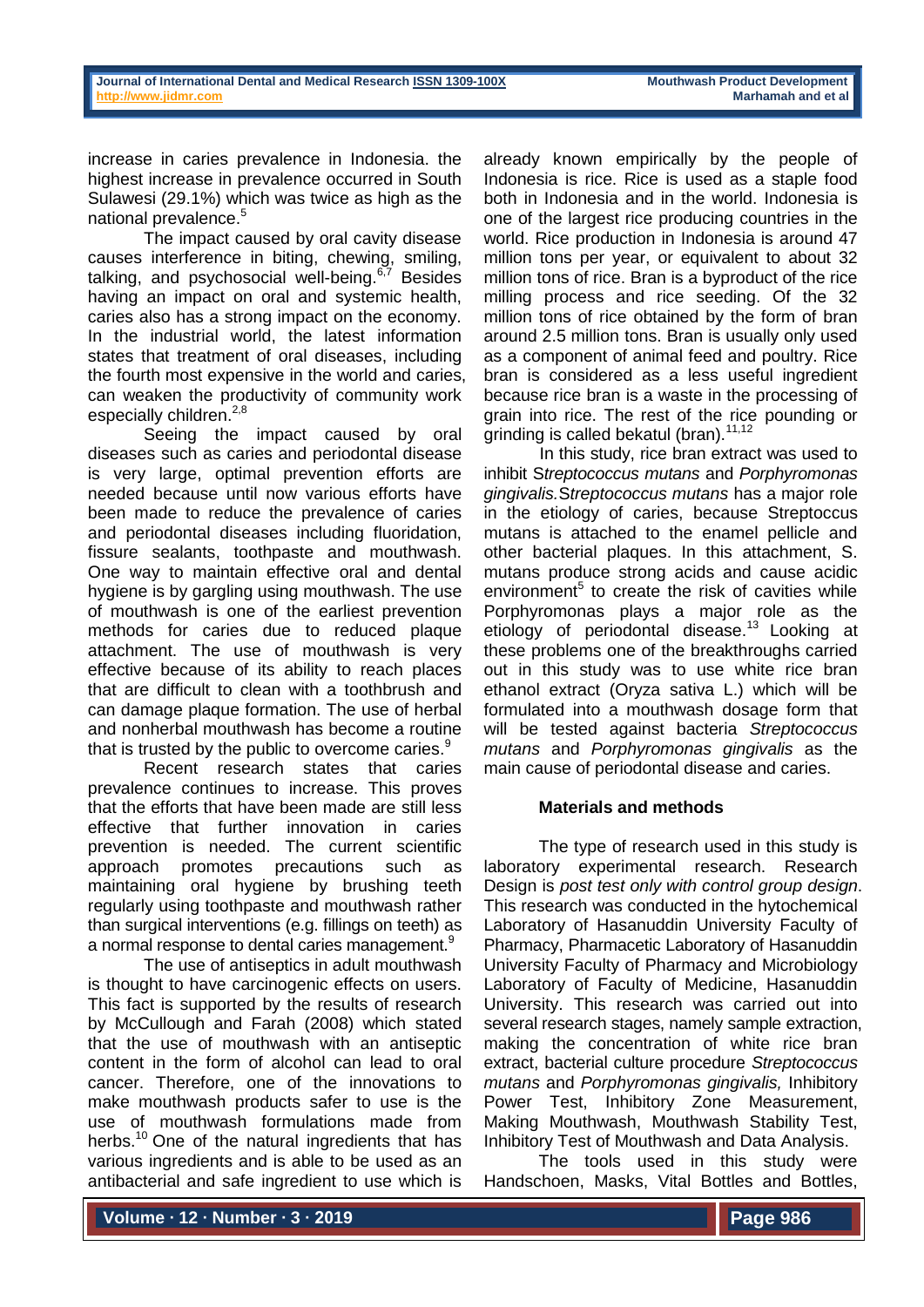Evaporator Tubes, Petri Dishes, Suction Pipettes, Round Ose, Buchner Funnels, Stirrers, Autoclaves and Incubators, Micropipets, Scales, Aluminum foil, Small Spoons, Caliper, Ruler, Writing Tool, Evaporator, Oven, Glass Jar, 10ml Spoit, Bunsen, Microscope.

The material used in this study were white rice bran (*Oryza sativa L.)* ethanol, alcohol 70%, sterillized aquades, *paper dish*, *Muller Hinton Agar* (MHA), DMSO solution, medium NA, medium NB, NaCl physiological 0,9%, ampicillin 10µg, filter paper, methylated paper, label paper, and bacterial culture (*Streptococcus mutans*dan *Porphyromonas gingivalis*) menthol, methyl salicylate, Thymol, Benzoic acid, sorbitol, obtained from the Laboratory of Microbiology, Faculty of Medicine, Hasanuddin University, and Phytochemical and Pharmacetic Laboratory Faculty of Pharmacy, Hasanuddin University.

## **Results**

This research was conducted at the Laboratory of Microbiology, Faculty of Medicine, Hasanuddin University. This study used a sample of Streptococcus mutans and Porphyromonas gingivalis bacteria with sampling method and fulfilled the requirements for inclusion criteria. The number of samples used in this study were 8 treatments, each divided into 2 groups consisting of 4 samples from each group. This research was an experimental laboratory study. This study used the intervention material of white rice bran extract (Oryza sativa L.) 10%, 20%, 40%, 80%, and 100% and ampicillin 10µgas a positive control which is an oxoid standard antibiotic often used as an intervention. Bran is made in bran extract preparations at the Fitiochemical Laboratory, Faculty of Pharmacy, Hasanuddin University. Whereas for positive control Ampicillin 10µg was obtained at the Microbiology Laboratory, Faculty of Medicine Hasanuddin University.

The test of inhibitory power was carried out using the disk diffusion method placed on a petri dish that had bacterial colonies *Streptococcus mutans* and *Porphyromonas gingivalis* then the test substance used was bran extract at concentrations of 10%, 20%, 40%, 80%, 100% and positive control. Then the mouthwash formulation was made using 10% rice bran extract. In making the Moutwash formulation 7 reps were performed against the

moutwash formula. In the process of making formulations there were 2 formulations, namely: Formulation of Gargle 1 (Table 1) and Formulasi Obat Kumur 2 (Table 2).

| <b>Name of Materials</b> | Formula |
|--------------------------|---------|
| Rice bran extract (%)    | 10      |
| Menthol (%)              | 0.04    |
| Methyl Salicylate (%)    | 0.06    |
| Thymol (%)               | 0.06    |
| Alcohol (%)              | 10      |
| Benzoic Acid (%)         | 1       |
| Aquadest ad (%)          | 78.84   |
|                          |         |

Table 1. Formulation of Gargle 1 (3 times repetition).

| <b>Name of Materials</b> | Formula |
|--------------------------|---------|
| Rice bran extract (%)    | 10      |
| Menthol (%)              | 0.0025  |
| Sorbitol (%)             | 0.05    |
| Alcohol (%)              | 0.02    |
| Aquadest ad (%)          | 89.9275 |

Table 2. Formulasi Obat Kumur 2 (4 times repetition).

The inhibitory test results were carried out by various statistical tests based on observations of the bacteria Streptococcus mutans and Porphyromonas gingivalis by doing 4 times of reprocessing of each treatment. After that the results of the study were recorded and data management was carried out using SPSS version 22 for windows data*.*

The results of the study are as follows: From the statistical test, the normality test of the concentration of bran extract showed that the concentration of Streptococcus mutans was normally distributed because the sig value of shapiro wilk was more than 0.5 while for Porphyromonas gingivalis was not normally distributed. For the value of Streptococcus mutans which was normally distributed, the statistical test continued to the One Way Anova test to see the differences in each treatment of bacterial death. Based on *One Way Anova* test it was known that all treatments showed a significant relationship to the death of bacteria in various concentrations where p value is 0,000 (p value < 0,05). Because the results of the One-Way Innovative test were followed by a post hoc test using LSD to see the difference in each

**Volume ∙ 12 ∙ Number ∙ 3 ∙ 2019**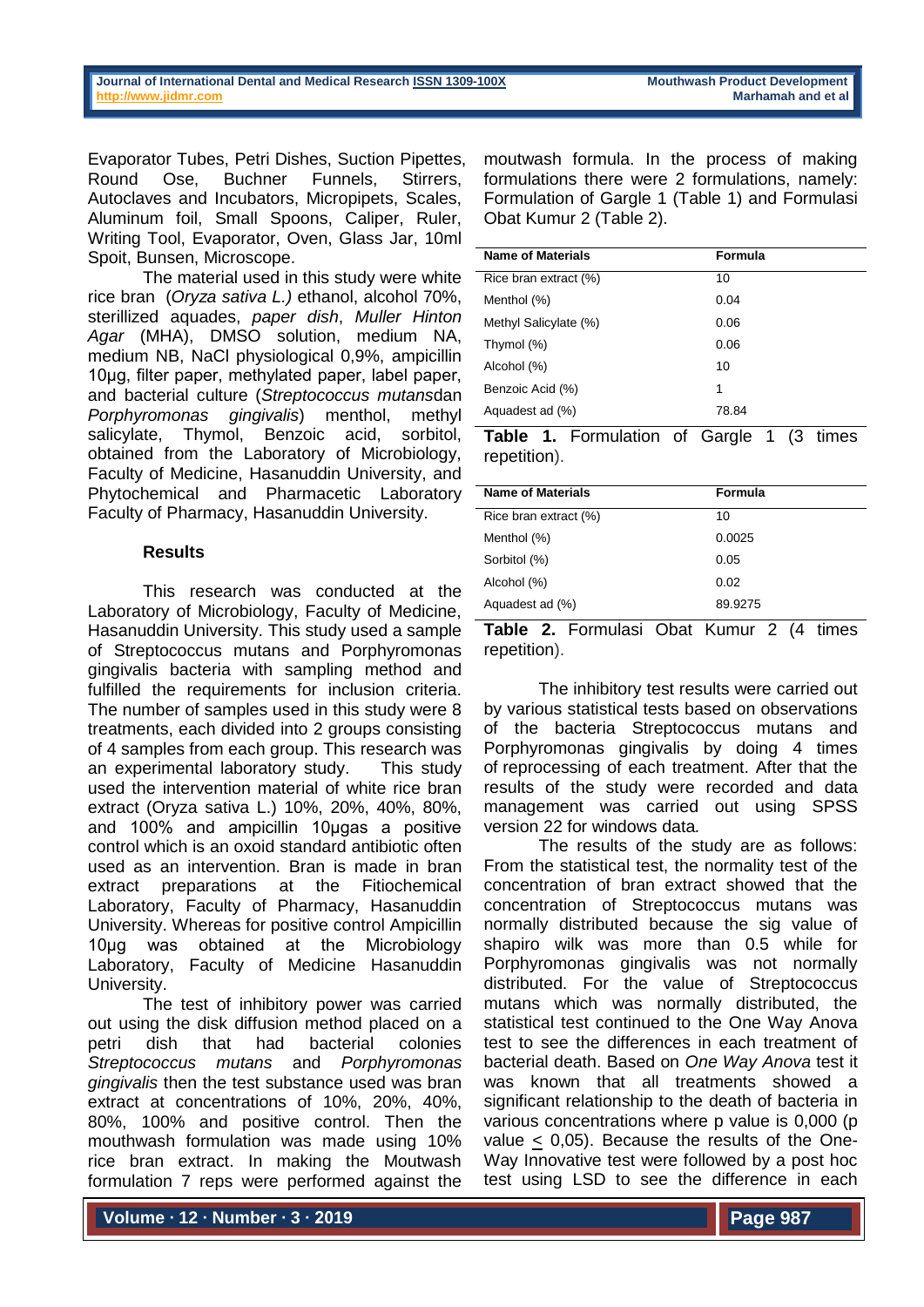treatment for the control group (ampicillin).

Based on the Post-Hoc test using LSD it was found that after testing the bacteria had a significant difference to the positive control group (ampicilin). Whereas for Porphyromonas gingivalis using krusskal wallis due to abnormal distribution. For the test results using krusskal wallis was significant thus it was continued to post hoc using mann whitney.

For the results of statistical tests, the normality test of the influence of bran moutwash and other brands of moutwash on the market against the bacteria Streptococcus mutans and Porphromonas gingivalis. The results of the normality test showed that both were not normal thus further testing used krusskal wallis. For the results of material testing of Streptococcus mutans was not significant so it was not continued to the post hoc test. Whereas for Porphyromonas gingivalis bacteria have a significant test results thu it was continued to post hoc using mann whitney.

|          | S. mutans        | Value of<br>P* | P. gingivalis   | Ρ<br>value |
|----------|------------------|----------------|-----------------|------------|
| 10%      | 9.9500±2.28108   | 0.00           | 9.3500±0.44347  | 0.001      |
| 20%      | 12.1000 ±0.86023 | 0.00           | 10.7500±0.55076 | 0.001      |
| 40%      | 13.1750±1.00789  | 0.00           | 11.5250±0.62915 | 0.001      |
| 80%      | 14.7250±2.26918  | 0.00           | 12.0250±0.94296 | 0.001      |
| 100%     | 16.0000±2.11818  | 0.00           | 13.2250±0.51881 | 0.001      |
| Control+ | 22.3750±2.09980  | 0.00           | 22.5000±0.38297 | 0.001      |

Paired sample t-test P< 0.05; Significant (\*Anova,Kruskal Wallis Test)

**Table 3.** Table of Average Value of Standard Deviations Concentration of Deviation of Bran Extract to Bacteria *Streptococcus mutans* and *Porphyromonas gingivalis*.

| <b>Materials</b> | Means±Std           | P     | Means±Std           | P     |
|------------------|---------------------|-------|---------------------|-------|
|                  | S.Mutans            | Value | P.gingivalis        | Value |
| А                | 18.4000±1.21244     | 0.058 | 11.0000±0.98489     | 0.018 |
| B                | 17 2000+0 51962     | 0.058 | 12.7000±1.11355     | 0.018 |
| C                | 17.5000±1.21655     | 0.058 | 15.0500±0.70534     | 0.018 |
| Control -        | $0.0000 \pm 0.0000$ | 0.058 | $0.0000 \pm 0.0000$ | 0.018 |

Paired sample t-test P< 0.05; Significant (Kruskal Wallis Test) **Table 4.** Table of Average Value of Standard Deviations Concentration of Mouthwash Deviation of Bran and Mouthwash on the Market Against Bacteria *Streptococcus mutans* and *Porphyromonas gingivalis*.

|     | Concentration Concentration | Average<br>Range | Standard<br>Deviation | P Value |
|-----|-----------------------------|------------------|-----------------------|---------|
| 10% | 20%                         | $-2.15000$       | 1.32301               | 0.122   |
|     | 40%                         | $-3.22500$       | 1.32301               | 0.025   |
|     | 80%                         | $-4.77500$       | 1.32301               | 0.002   |
|     | 100%                        | $-6.05000$       | 1.32301               | 0.000   |
|     | AMP                         | $-12.42500$      | 1.32301               | 0.000   |
| 20% | 10%                         | 2.15000          | 1.32301               | 0.122   |
|     | 40%                         | $-1.07500$       | 1.32301               | 0.427   |
|     | 80%                         | $-2.62500$       | 1.32301               | 0.063   |
|     | 100%                        | $-3.90000$       | 1.32301               | 0.009   |
|     | AMP                         | $-10.27500$      | 1.32301               | 0.000   |
| 40% | 10%                         | 3.22500          | 1.32301               | 0.025   |
|     | 20%                         | 1.07500          | 1.32301               | 0.427   |
|     | 80%                         | $-1.55000$       | 1.32301               | 0.257   |
|     | 100%                        | $-2.82500$       | 1.32301               | 0.047   |
|     | AMP                         | $-9.20000$       | 1.32301               | 0.000   |
| 80% | 10%                         | 4.77500          | 1.32301               | 0.002   |
|     | 20%                         | 2.62500          | 1.32301               | 0.063   |
|     | 40%                         | 1.55000          | 1.32301               | 0.257   |
|     | 100%                        | $-1.27500$       | 1.32301               | 0.348   |
|     | AMP                         | $-7.65000$       | 1.32301               | 0.000   |

**Table 5.** Table of Post Hoc test of *Streptococcus mutans* and *Porphyromonas gingivalis* Konsentrasi Deviasi Ekstrak Bekatul Terhadap Bakteri *Streptococcus mutans* dan *Porphyromonas gingivalis*.

## **Discussion**

Rice bran consists of a layer outside the grain of rice with a number of seed institutions. In the grain milling process, there are several levels which were first obtained by broken rice with the result of joining the husk and coarse bran. Rice bran consists of pericarp, testa, and aleurone layers. This percentage varies, depending on the variety and age of rice and the degree of sosoh (Grist, 1965). Rice bran yield is influenced by several factors, including degree of siltation, rice cooking rate, grain moisture content, type of slurry device, and separator hole (Soemardi,  $1975)^{14,15}$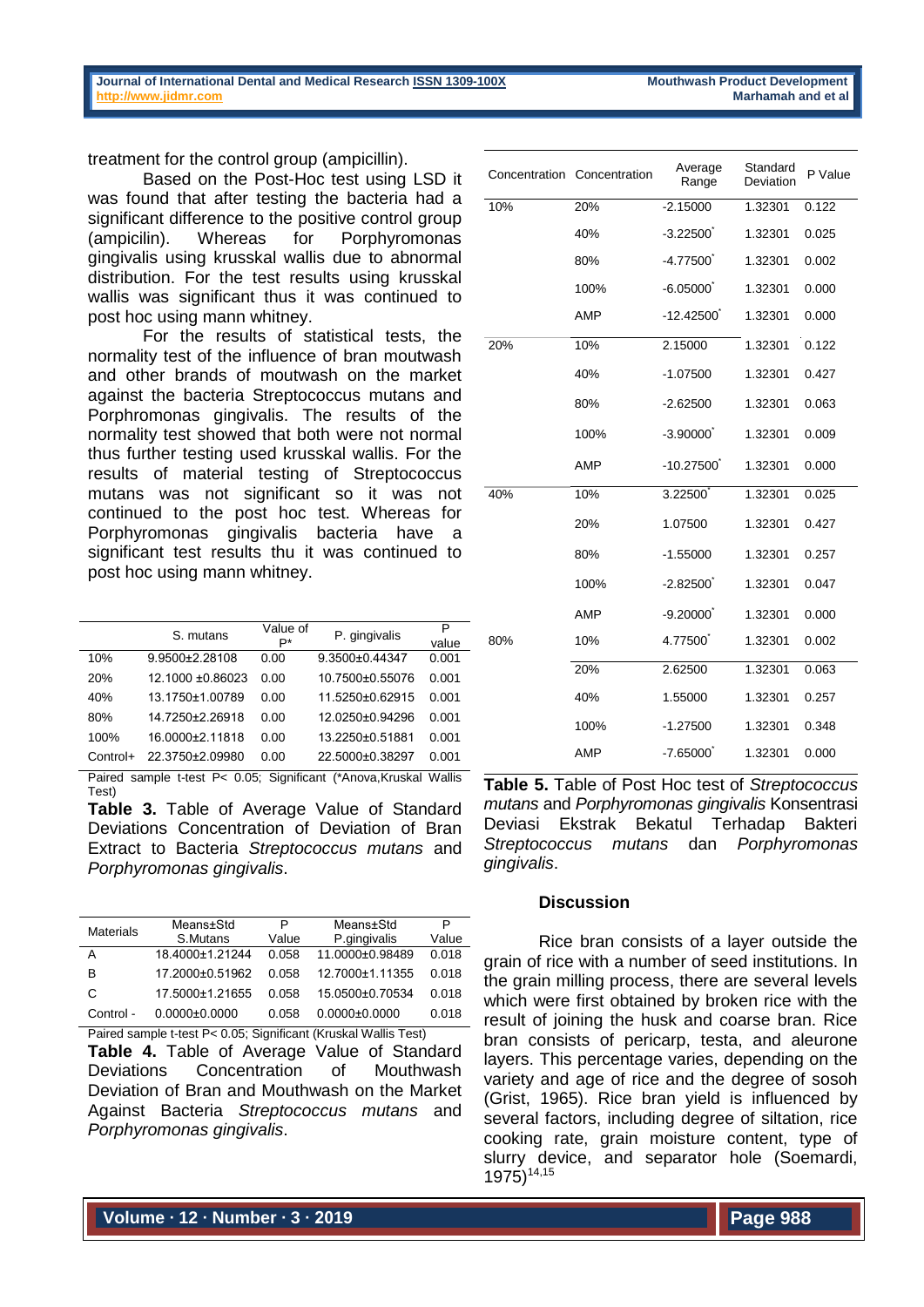Qualitative test results of bran extract at the Laboratory of Phytochemical Faculty of Pharmacy Hasanuddin University showed positive results, meaning that the white rice bran ethanol extract had positive phenolic compounds, namely polyphenols. This study is in line with the research of Devi and Arumughan (2006) who found the content of phenolic compounds in defatted rice bran extracted with methanol.47 Hodzic et al. (2009) said that in cereals, phenolic compounds are mainly present in the pericarp. Phenolic compounds have biological properties such as: antioxidant, antiapoptosis, anti aging, anticarcinogen, antiinflammatory, antiatheroskerosis, cardiovascular protection, improvement of endothelial function, inhibit angiogenesis and cell proliferation activity.48 The results showed that bran contains high bioactive components or phytochemical compounds such as tocopherol, tootrienol, oryzanol (Chen and Bergman, 2005), phenolic antioxidants (Chanphrom 2007; Sompong *et al.*, 2011), β--karoten (Chanphrom, 2007), and anthocyanin (black rice bran and black sticky rice (Yawadio et al., 2007). Garcia et al. (2007) reported that each rice variety has a total level of polyphenols that are different and the total polyphenols more abundant in the bran compared to its rice flour.<sup>16,17,18,19,20</sup> Based on the results of the qualitative test, the bran extract was continued to the next stage, namely the preliminary test of the effectiveness of bran extract on the streptococcus mutans and porphyromonas gingivalis bacteria to determine the inhibitory KHM extract.

In this study showed that each concentration of bran extract had antibacterial effects in inhibiting the growth of Streptococcus mutans and porphyromonas gingivalis. This is due to the presence of active compounds, namely polyphenols which have antibacterial activity. This study used bran extract with concentrations of 10%, 20%, 40%, 80% and 100%, respectively. The results of each concentration in this study showed that the results of a significant different test, the higher the concentration, the higher the result of the diameter of the inhibitory power caused by bacteria. *Streptococcus mutans and porphyromonas gingivalis*.

The effectiveness of bran mouthwash on S. mutans and P.gingivalis bacteria occurs because the mechanism of action of the Bekatul Mouthwash will cause changes in the permeability of the bacterial cell membrane causing the cytoplasm to exit cells and low molecular weight cell components from inside the cell through the cell membrane causing death bacteria. The work effectiveness of bran Mouthwash is more effective against Gram positive bacteria (S. mutans) compared to Gram negative bacteria (*P. gingivalis*). This can be seen from the mean diameter of the bacterial inhibition zone in S. mutans study group of 17,500 mm compared to P. gingivalis study group of 15,0500 mm. This happened because there were differences in cell wall types in grampositive bacteria where gram-positive bacteria do not have lipopolysaccharide while gram-negative bacteria have lipopolysaccharide. Lipopolysaccharide is able to work the mechanism of flavonoids as antibacterial to form complex compounds with extracellular proteins and dissolved thus it can damage the bacterial cell membrane and followed by the release of intracellular compounds.<sup>53</sup> The cytoplasm in cells all lives is limited by the cytoplasmic membrane, which acts as a selective barrier permeability, carries an active transport function and then controls the internal composition of the cell. If the integrity function of cytoplasmic membrane cells is damaged, macromolecules and ions come out of the cell, then the cell is damaged or death occurs. The antibacterial effect of bran extract can increase in inhibiting *Streptococcus mutans*  and *porphyromonas gingivalis* similar to positive control of ampicillin 10μg if an increase in the concentration of rice bran extract was carried out. This study is in accordance with the research conducted by IndoBIC et al, namely in his study there was an average diameter of the bacterial inhibition zone in the S. mutans study group of 16.0833 mm compared to the P. gingivalis study group of 13.2250 mm.21,22

Effectiveness analysis of bran Moutwash given C code compared with Mouthwash code A, Mouthwash code B, and negative controls showed significant results on Porphyromonas gingivalis bacteria. This means that the difference in inhibitory power of the treatment has a significant difference. There is a significant difference,  $p = 0.018$ . In this test analysis of the effectiveness of bran mouthwash (15.05) which only uses alcohol with a fairly small proportion of 0.02% had the highest effectiveness compared to moutwash code A (11.0) which contained alcohol quite high around 0.5% or moutwash code B